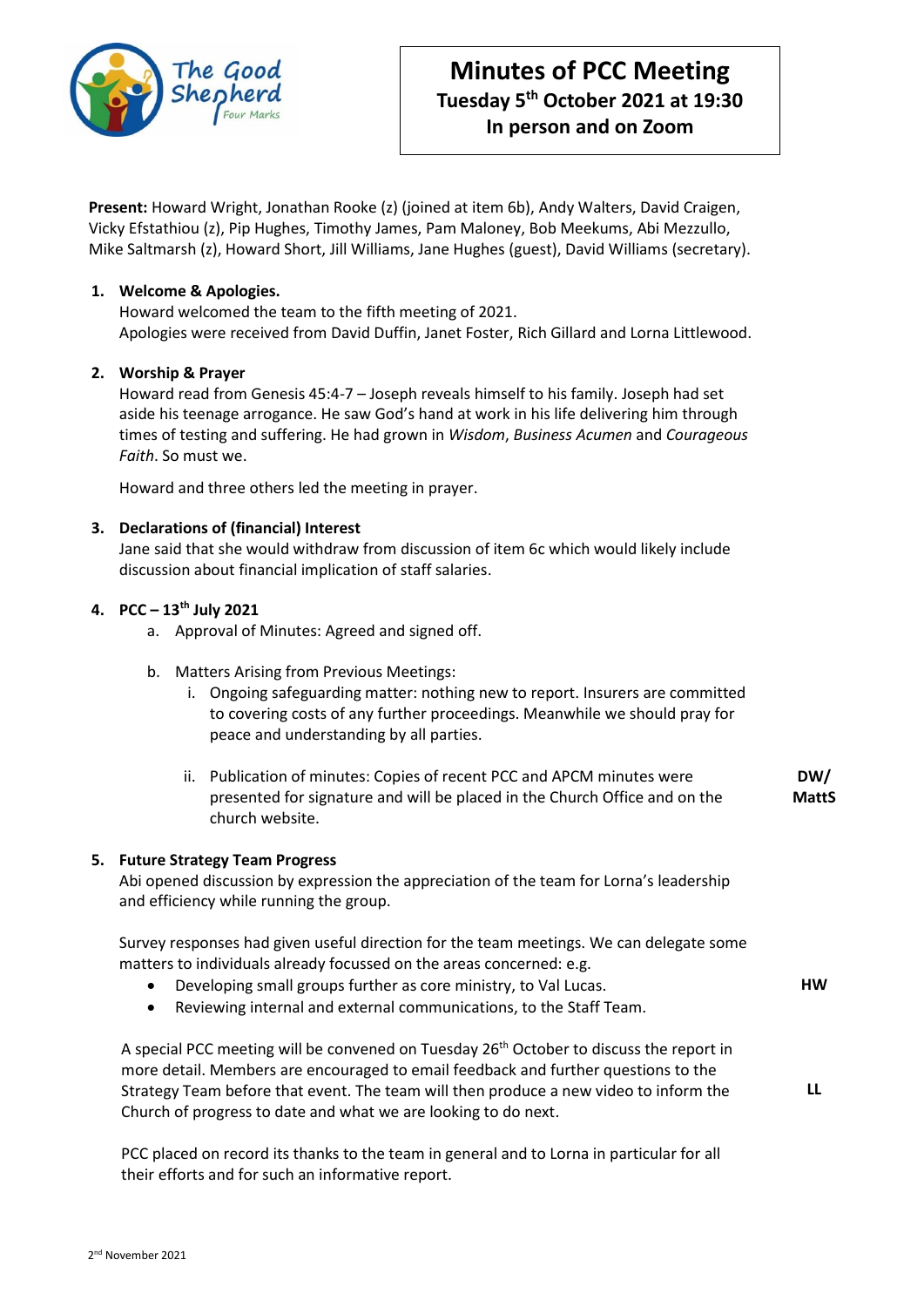# **6. Finance**

- a. Policy on spending limits (*Expenditure Policy Sept draft 2021.docx*) The proposed policy setting limits on authorisation of different levels of expenditure was approved *nem con.*
- b. Live-streaming Project

0930 services have been live-streamed since the beginning of September. Feedback from church-members who are shielding had been encouraging – they felt much more involved in the service than they had using YouTube videos.

The burden of operating presently falls on Matt Senior. We should support him in identifying and training more operators in addition to those on sound and EasyWorship to share the task from week to week.

**MattS**

Total cost of necessary additional equipment would be about £2.2k, of which about half had already been spent. Two anonymous donations had been received:

- i. covering the full cost of the Live-stream equipment.
- ii. covering the cost of a replacement for the failing Roland keyboard.
- c. Financial shortfall and Budget 2022

(docs: *PCC Summary Jan\_August 2021* and *Draft Budget 2022 for Oct PCC*)

- i. Several members are increasing their regular giving as a result of the information provided by David C in the September Parish Magazine and notice-sheets. Another has recently had to decrease their contribution. With these in mind, projected deficit for 2021 is £20k, or about 10% of turnover.
- ii. 2022 Budget has been drafted assuming a similar income to the current (i.e., adjusted) regular donation level. Application has been made to the Diocese to freeze COGS Common Mission Fund (CMF) contribution for 2022 at 2021 level, and approval is awaited.
- iii. Two versions of the provisional Draft Budget for 2022 have been prepared, the only difference reflecting as an assumption whether or not tithing by the church continues into 2022.
	- Continuation of tithing forecast deficit by year-end 2022 about £40k. i.e., below level specified in COGS Reserves Policy.
	- Suspended policy as regards tithing forecast deficit by year-end 2022 around £20k.

Both versions assume slightly raised level of expenditure as COVID restrictions on activity are progressively lifted.

# d. Tithing and Mission-giving

The four realistic options to achieve a sustainable balance are:

- to increase income; every member should be encouraged as they are able to contribute to make up the shortfall by increasing planned regular giving.
- to reduce the number of employees; but each plays a vital role in furthering the mission of COGS to our community (see also item 9d)
- to suspend COGS practice of tithing income for 2022; though some of the twelve 'Missions of the month' are nationally supported, some of the smaller missions receive a very significant proportion of their total income from COGS.
- to reduce COGS CMF contribution currently COGS is receiving less than it contributes, thus subsidising other parishes. Diocese could in principle ask for more, not less.

After considerable discussion, it was reluctantly proposed, by David C seconded by Mike S, that for 2022 COGS will suspend tithing of church income for one year and review again in October 2022. The proposal was supported by **8**, opposed by **5** with **2** abstentions. (Note: following the circulation of these minutes it was recognised **DC/HW/JW**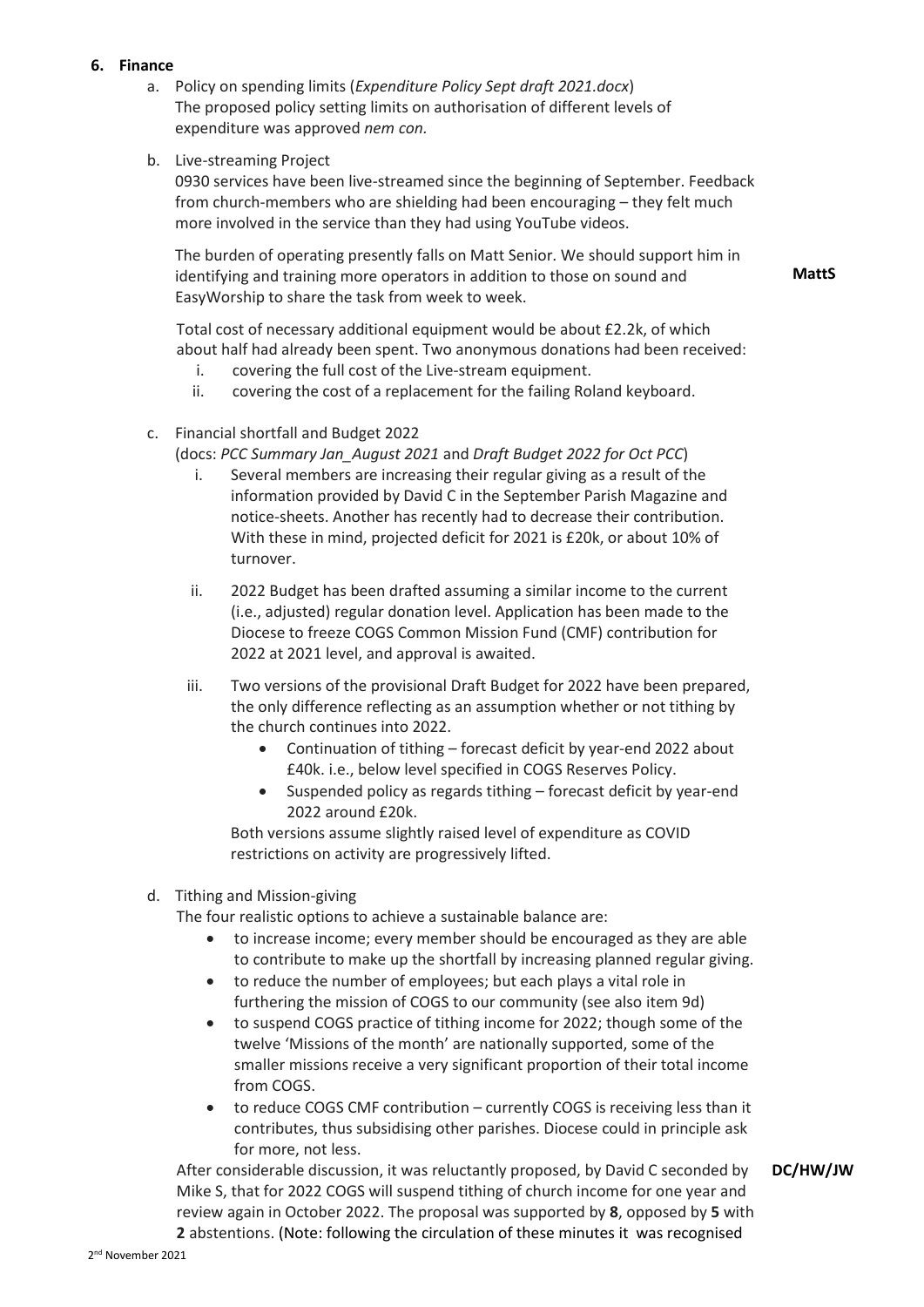that though 15 votes had been recorded, only 14 members were present and eligible to vote. Each of the 14 was asked to report to the Secretary how they had voted at the meeting. Returns indicated that **6** supported the proposal, **6** opposed it and **2** abstained. The issue will be raised again at the next regular meeting.)

PCC committed further to encourage members of congregation:

- to meet to pray together and individually about finances,
- to continue to review and, where possible, to raise their giving.

### **7. Diocesan Restructuring**

- a. Further contacts with St Andrews
	- i. Sunday services: COGS has taken responsibility for supporting St. Andrew's during their interregnum and are providing a priest and preacher for their 11am services on 1st and 3rd Sundays and an 8am on the 2<sup>nd</sup> Sunday of each month.
	- ii. Other contacts: A new PCC, Secretary and Treasurer have taken office at St Andrew's. Howard W's meetings with them have been encouraging, with a renewed sense of unity.
	- iii. After the original proposal of a single parish with two churches but one PCC, an alternative of a single Benefice with two separate Parish churches and PCCs has been mentioned by the archdeacon. COGS PCC did not favour this proposal, observing that the original was designed to reduce, not increase, the number of PCCs and associate councils and committees and the consequent load on the remaining clergy.

#### **8. Other Diocesan Matters**

- a. Diocesan Carbon Zero strategy Mike S to bring a paper to the meeting of  $9<sup>th</sup>$  November
- b. Protect Duty Nothing to report.
- c. Issues around Diocesan personnel See *Diocese of Winchester – update* docs 20th Sept and 1st October

#### **9. Other Teams**

a. Personnel:

Additional team member. Howard W to continue the search.

b. Building:

Hall kitchen has been repainted

- c. Ministry Leaders: update from meeting  $6<sup>th</sup>$  July. Nothing to report to PCC.
- d. Mission Team:

The Harvest Offering (including Gift Aid) for Tearfund to date amounted to £2390. In view of the decision to suspend tithing for 2022, it was agreed that we put in place special activity to raise funds for Karamoja.

Deanery Synod has asked for parishes to consider changing our special fund- raising from supporting Karamoja to work in the Democratic Republic of Congo. General feeling of this meeting is to continue to support Karamoja.

**MikeS**

**HW**